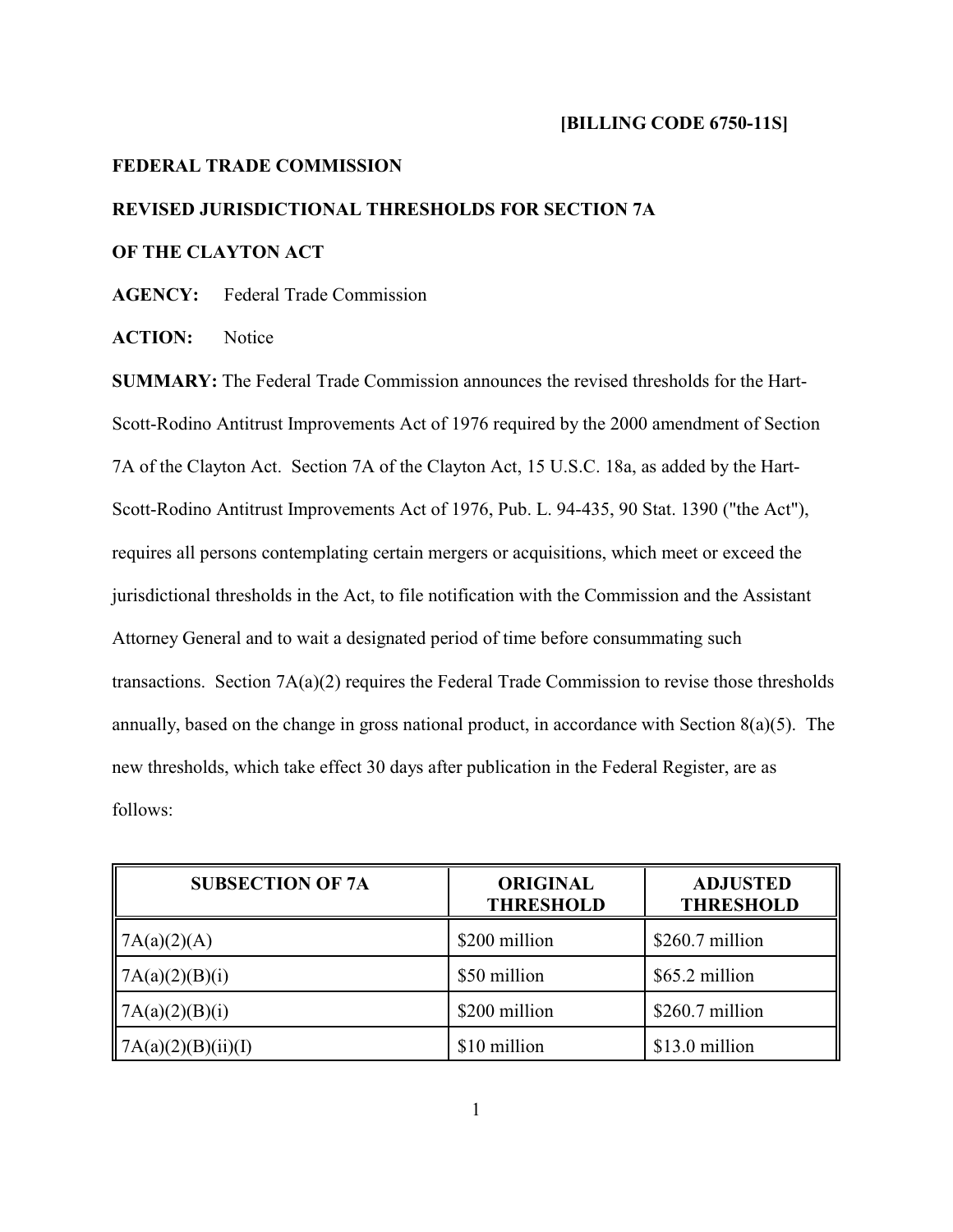| <b>SUBSECTION OF 7A</b>                                                                | <b>ORIGINAL</b><br><b>THRESHOLD</b> | <b>ADJUSTED</b><br><b>THRESHOLD</b> |
|----------------------------------------------------------------------------------------|-------------------------------------|-------------------------------------|
| 7A(a)(2)(B)(ii)(I)                                                                     | \$100 million                       | $$130.3$ million                    |
| 7A(a)(2)(B)(ii)(II)                                                                    | \$10 million                        | \$13.0 million                      |
| 7A(a)(2)(B)(ii)(II)                                                                    | \$100 million                       | $$130.3$ million                    |
| 7A(a)(2)(B)(ii)(III)                                                                   | \$100 million                       | $$130.3$ million                    |
| 7A(a)(2)(B)(ii)(III)                                                                   | \$10 million                        | \$13.0 million                      |
| Section 7A note: Assessment and<br>Collection of Filing Fees <sup>1</sup><br>(3)(b)(1) | \$100 million                       | $$130.3$ million                    |
| Section 7A note: Assessment and<br>Collection of Filing Fees<br>(3)(b)(2)              | \$100 million                       | \$130.3 million                     |
| Section 7A note: Assessment and<br>Collection of Filing Fees<br>(3)(b)(2)              | \$500 million                       | \$651.7 million                     |
| Section 7A note: Assessment and<br>Collection of Filing Fees<br>(3)(b)(3)              | \$500 million                       | $$651.7$ million                    |

Any reference to these thresholds and related thresholds and limitation values in the HSR rules

(16 C.F.R. Parts 801-803) and the Antitrust Improvements Act Notification and Report Form and

|  |  |  |  | its Instructions will also be adjusted, where indicated by the term "(as adjusted)", as follows: |  |
|--|--|--|--|--------------------------------------------------------------------------------------------------|--|
|  |  |  |  |                                                                                                  |  |

| ORIGINAL THRESHOLD | <b>ADJUSTED THRESHOLD</b> |  |  |
|--------------------|---------------------------|--|--|
| \$10 million       | \$13.0 million            |  |  |
| S50 million        | \$65.2 million            |  |  |
| \$100 million      | $$130.3$ million          |  |  |
| \$110 million      | \$143.4 million           |  |  |
| \$200 million      | \$260.7 million           |  |  |
| \$500 million      | $$651.7$ million          |  |  |
| \$1 billion        | $$1, 303.4$ million       |  |  |

<sup>&</sup>lt;sup>1</sup>Pub. L 106-553, Sec.  $630(b)$  amended Sec. 18a note.